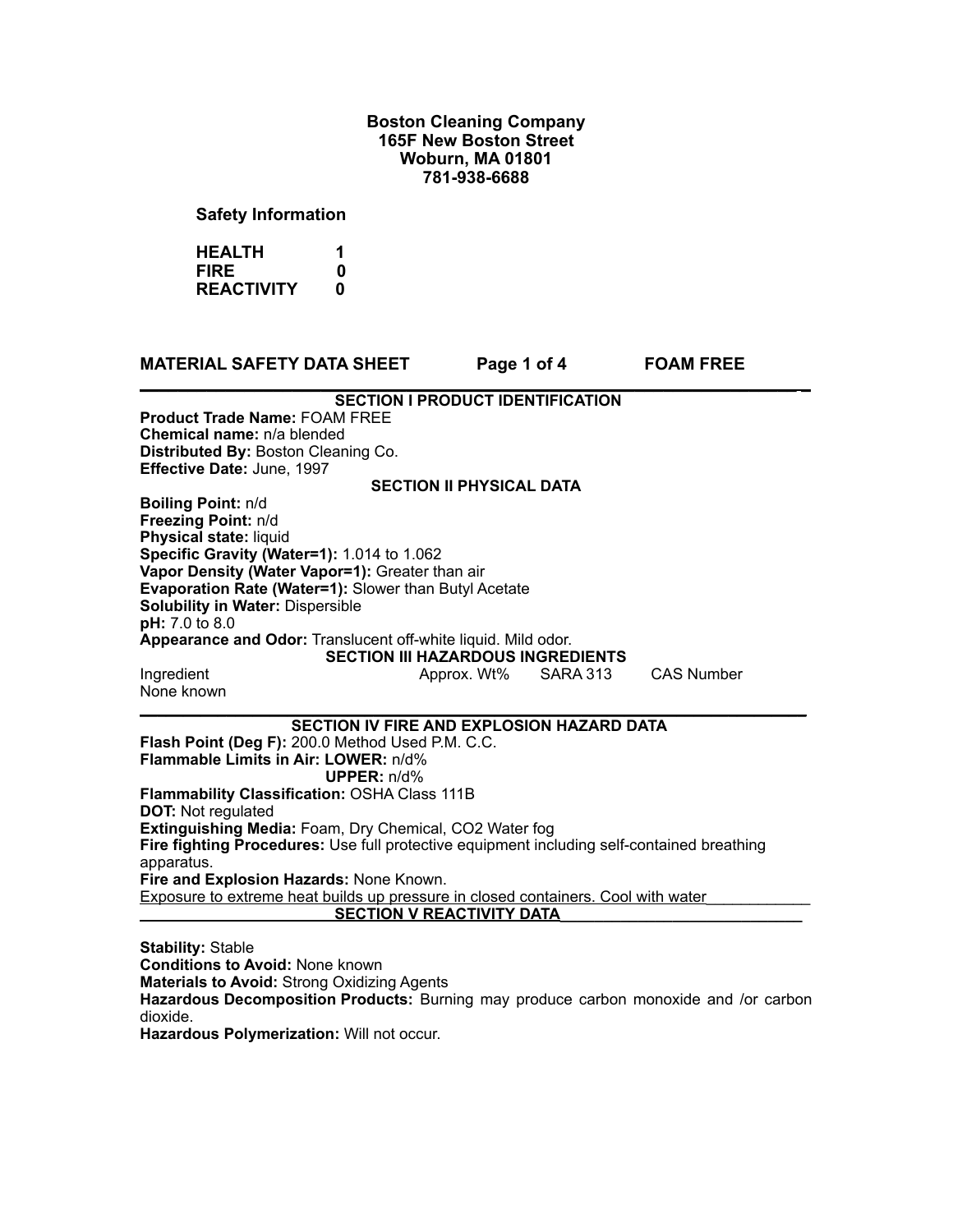## **Boston Cleaning Co. 165 F New Boston Street Woburn, MA 01801 781-938-6688**

### **MATERIAL SAAFETY DATA SHEET Page 2 of 4 FOAMFREE SECTION VI HEALTH HAZARD DATA**

**Ingestion:** May cause some nausea **Inhalation:** No acute effects expected. **Skin Contact:** May cause moderate irritation with prolonged or repeated contact. **Eye Contact:** May be mildly irritating. **Primary Routes of Entry: NO Dermal YES Inhalation NO Ingestion** 

#### **Chronic Effects of Overexposure: None known. SECTION VII PRECAUTIONS FOR HANDLING EMERGENCY FIRST AID PROCEDURES**

**Ingestion:** No harmful effects expected. Consult a physician.

**Inhalation:** Remove to fresh air and consult physician if symptoms persist.

**Skin Contact:** Promptly wash with soap and water and rinse thoroughly. Remove contaminated clothing and shoes.

**Eye Contact:** Promptly flush with a large amount of water for at least 15 minutes. Contact a physician if symptoms persist.

#### **\_\_\_\_\_\_\_\_\_\_\_\_\_\_\_\_\_\_\_\_\_\_\_\_\_\_\_\_\_\_\_\_\_\_\_\_\_\_\_\_\_\_\_\_\_\_\_\_\_\_\_\_\_\_\_\_\_\_\_\_\_\_\_\_\_\_ \_\_\_\_ SECTION VIII PREVENTIVE MEASURES INDUSTRIAL HYGIENE IN THE WORKPLACE**

**Respiratory Protection:** None normally required

**Ventilation:** Local Exhaust:

**Mechanical (General):**

**Protective Gloves:** Wear general work gloves to minimize skin contact.

**Eye Protection:** Goggles or safety glasses.

**Other Protective Equipment:** Eye bath and safety shower.

Hygenic's : Wash thoroughly with soap and water after handling.

### **SECTION IX SPILL AND LEAK PROCEDURES**

### **Steps to be Taken if Material is Released or Spilled**

Dike spill and recover free liquid using solidification and fixation products. (i.e. Sorbaset).

# **Waste Disposal Methods**

Dispose of in accordance with applicable federal, state and local regulations.

DOT classification: Not regulated.

## **SECTION X SPECIAL PRECAUTIONS**

### **Precautions to be taken in handling and storage**

Store at room temperature. Avoid prolonged storage above 110F. If frozen or stored above 110F, return to room temperature and mix thoroughly before use.

**Other Precautions:** None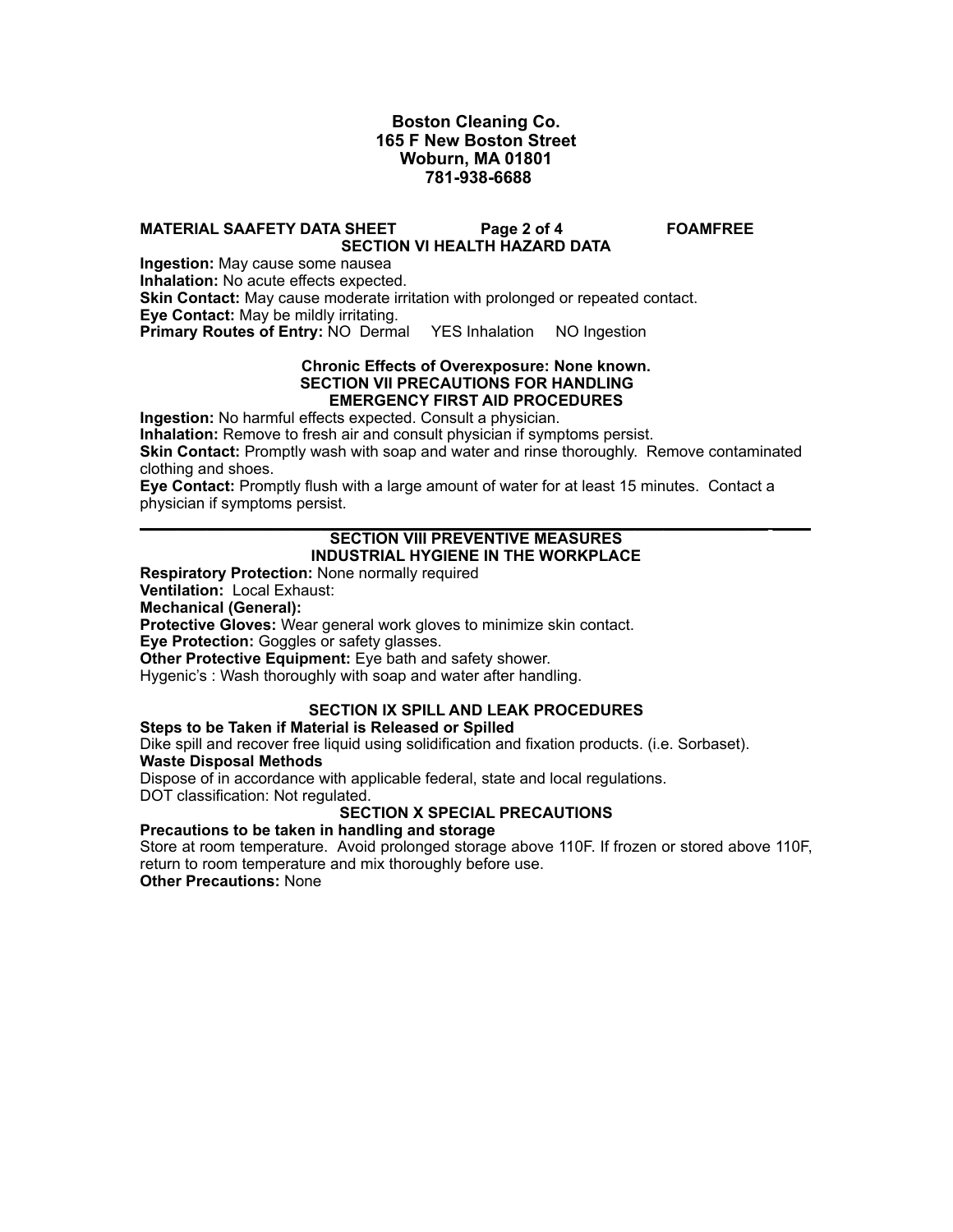### **Boston Cleaning Co. 165 F New Boston Street Woburn, MA 01801 781-938-6688**

#### **MATERIAL SAFETY DATA SHEET Page 3 of 4 FOAMFREE**

#### **SECTION XI REGULATORY INFORMATION**

California Proposition 65

Components present containing listed substances which the State of California has found to cause cancer, birth defects or other reproductive harm which would require a warning under the **Statute are:** None

#### **SECTION XI CONTINUED**

Canada WHMIS

(Workplace Hazardous Materials Identification System).

Components present in this product that are list in the WHMIS hazardous ingredient disclosure list (=>1% are: None

Special Hazardous substances (=>0.1% are: None

Comprehensive Environmental Response, Compensation, and Liability Act of 1980 (CERCLA) requires notification of the National Response Center of release of quantities of hazardous substances equal to or greater than the reportable quantities (RQs) in 40 CFR 302.4. reporting under the statute are: None

Massachusetts Right-To-Know Substance List

(MSL) Hazardous substances and extraordinary hazardous substances on the MSL must be identified when present in products. Components present in this product at a level which could require reporting under the statute (=>1% are: None

Pennsylvania Right-To-Know:

Pennsylvania hazardous substance list, lists hazardous substances and special hazardous substances which must be identified when present in products. Components present in this product at a level which could require reporting under the stature (=>1% are: **None** 

Superfund Amendments and Reauthorization Act of 1986 (SARA) Title III requires submission of annual reports of release of toxic chemicals that appear in 40 CFR 372 (for SARA 313). This information must be included in all MSDS's that are copied and distributed for this material.

Components present in this product at a level which could require reporting under the stature are: None

Inventory Status

The product or its components are included on the following inventories.<br>Yes Mo

Toxic Substance Control Act TSCA X

in the contract of the contract of the Northern State of the Northern State of the Northern State of the Northern State of the Northern State of the Northern State of the Northern State of the Northern State of the Norther